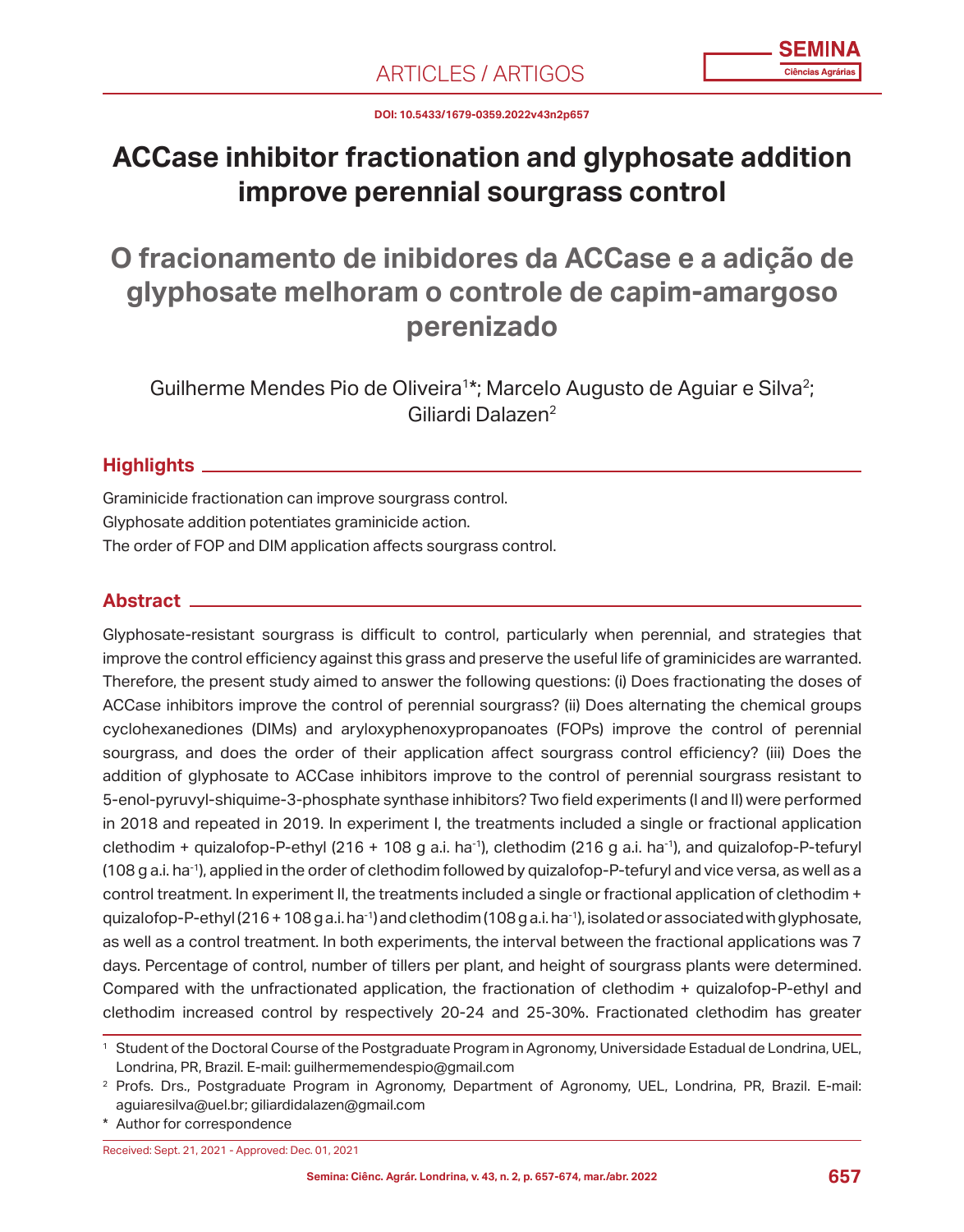control, and less regrowth and height of the sourgrass plants. The order of application of the chemical groups FOPs and DIMs affected control efficiency, and better results were obtained with the application of quizalofop-P-tefuryl followed by clethodim. The addition of glyphosate potentiates the action of graminicides, particularly when fractionated, even on resistant sourgrass, with a 26% increase in efficiency and resulting in satisfactory control (>80%).

**Key words:** Clethodim. *Digitaria insularis* (L.) Fedde. ACCase inhibitors. Quizalofop. Sequential application*.*

#### **Resumo**

O capim-amargoso resistente ao glyphosate é difícil de controlar, principalmente quando perenizado, e estratégias que aumentem a eficiência de controle dessas plantas e preservem a vida útil dos graminicidas são necessárias. Portanto, o presente estudo teve como objetivo responder as seguintes perguntas: (i) O fracionamento de doses de inibidores da ACCase melhora o controle de capim-amargoso perenizado? (ii) Alternar os grupos químicos ciclohexanodionas (DIMs) e ariloxifenoxipropanoatos (FOPs) melhora o controle de capim-amargoso perenizado, e a ordem de sua aplicação afeta a eficiência do controle de capimamargoso? (iii) A adição de glyphosate a inibidores da ACCase melhora o controle de capim-amargoso perenizado resistente aos inibidores da 5-enol-piruvil-shiquimato-3-fosfato-sintase? Foram realizados dois experimentos de campo (I e II) em 2018 e repetidos em 2019. No experimento I, os tratamentos incluíram aplicação única ou fracionada de clethodim + quizalofop-P-etílico (216 + 108 g i.a. ha-1), clethodim (216 g i.a. ha-1), e quizalofop-P-tefuril (108 g i.a. ha-1), aplicação de clethodim seguida de quizalofop-P-tefuril e viceversa, além de um tratamento controle. No experimento II, os tratamentos incluíram à aplicação única ou fracionada de clethodim + quizalofop-P-etílico (216 + 108 g i.a. ha<sup>-1</sup>) e clethodim (108 g i.a. ha<sup>-1</sup>), isolados ou associados ao glyphosate, além de um tratamento controle. Em ambos os experimentos o intervalo entre as aplicações fracionadas foi de 7 dias. Determinou-se à porcentagem de controle, o número de perfilhos por planta, e à altura das plantas de capim-amargoso. Em comparação com a aplicação não fracionada, o fracionamento de clethodim + quizalofop-P-etílico e clethodim aumentou o controle em 20- 24 and 25-30%, respectivamente. O clethodim fracionado apresentou maior controle, e menor rebrote e altura das plantas de capim-amargoso. A ordem de aplicação dos grupos químicos FOPs e DIMs afetou a eficiência do controle, e melhores resultados foram obtidos com a aplicação de quizalofop-P-tefuril seguido de clethodim. A adição de glyphosate potencializa a ação dos graminicidas, principalmente quando fracionados, mesmo sobre capim-amargoso resistente, com acréscimo de 26% na eficiência e resultando em controle satisfatório (>80%).

**Palavras-chave:** Clethodim. *Digitaria insularis* (L.) Fedde. Inibidores da ACCase. Quizalofop. Aplicação sequencial*.*

## **Introduction**

Sourgrass (*Digitaria insularis* (L.) Fedde) is one of the major agricultural weeds in Brazil, particularly in regions with mild winters, such as the northern parts of Paraná

and the southeastern and midwestern parts of the country (Lopes Ovejero et al., 2017). In recent years, its occurrence has intensified because of the selection pressure exerted by the excessive use of glyphosate (Heap & Duke, 2018) and the adoption of genetically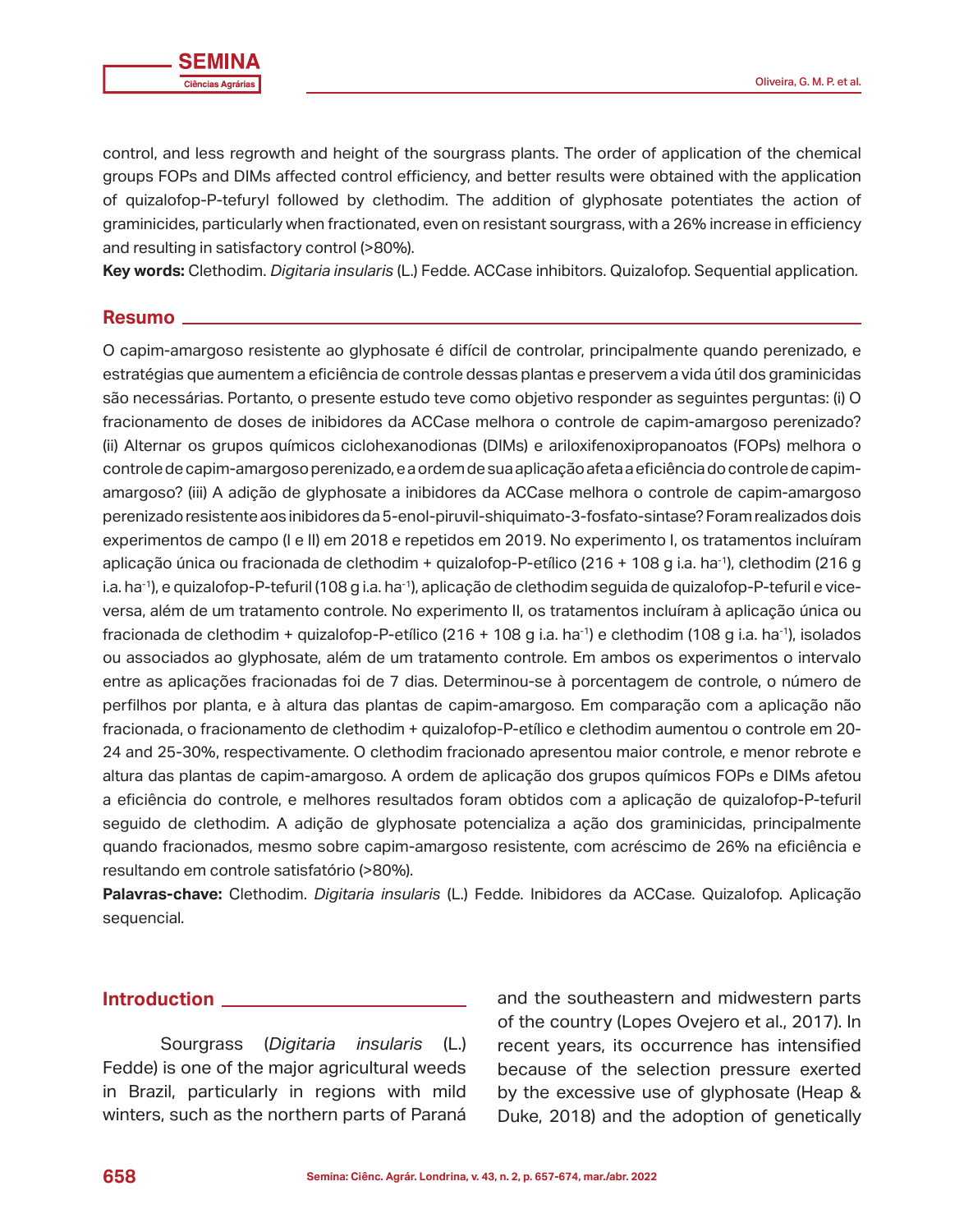modified Roundup Ready® (RR) cultivars, such as soybean (*Glycine max* (L.) Merril) and corn (*Zea mays* L.) (Gazola, Belapart, Castro, Cipola, & Dias, 2016; Silveira, Langaro, Álcantara-de la Cruz, Sediyama, & Silva, 2018).

In addition to glyphosate resistance, the invasive behavior of this weed is associated with its light and hairy seeds that can easily be dispersed over long distances via wind (L. J. P. Gomes, Santos, Gasparino, & Correia, 2017). The seeds show high viability, germinating at a wide range of temperatures and light intensities (Mendonça, Martins, Martins, & Costa, 2014), which guarantees their occurrence throughout the year (Silva, Karam, Vargas, & Silva, 2017). Moreover, because of its numerous rhizomes, the plants grow vigorously by forming perennial clumps (L. J. P. Gomes et al., 2017). In addition, high dry matter biomass and lignin content of plant tissues (Gilo, Mendonça, Santo, & Teodoro, 2016) limits the action of herbicides due to less translocation to root meristems. Thus, control at early stages, when plant tissues are less developed, allowing for herbicide absorption and translocation, is recommended (Fadin et al., 2018).

Acetyl-CoA carboxylase (ACCase) inhibitors are the primary herbicides used for the control of poaceae weeds (Andrade et al., 2018), particularly those resistant to glyphosate, including sourgrass. ACCase is responsible for the production of malonyl-CoA, which is a precursor of lipids (Cobb & Reade, 2010). Aryloxyphenoxypropanoates (FOPs) and cyclohexanediones (DIMs) are the main chemical groups of ACCase inhibitors. Being selective for eudicot crops, such as soybean, bean (*Phaseolus vulgaris* L.), and cotton (*Gossypium hirsutum* L.), these herbicides are versatile in terms of their application period,

in addition to compatibility with other active ingredients (Lancaster, Norsworthy, & Scott, 2018). Thus, the combination of glyphosate with ACCase inhibitors is recommended for the control of perennial sourgrass, both in pre-wing and post-emergence desiccation phases of RR cultivars (Gilo et al., 2016).

To control perennial weeds, graminicide manufacturers recommend the application of higher doses of herbicides. However, the herbicide absorption capacity of plants is limited, and in some situations, high doses of herbicides inhibit their absorption and translocation (Nandula, Poston, Reddy, & Koger, 2007). Additionally, when used at high doses, even systemic herbicides reduce the photosynthetic activity of plants and generate oxidative stress, causing tissue necrosis and vascular damage and limiting translocation (Radwan & Soltan, 2012).

Thus, in such cases, fractional application of herbicides is proposed. In other words, the total dose of herbicides is divided into two applications. For instance, the application of haloxyfop and sethoxydim doses reduced by 50% of the total dose of each herbicide and divided into two applications has been proven effective in the control of alexandergrass (*Urochloa plantaginea* (Link) R.D. Webster) (Fleck, 1994). With the fractionation of ACCase inhibitors into two applications, another possibility opens up: the alternation of the chemical groups FOPs and DIMs, which is an important strategy to reduce the probability of development of resistance to ACCase inhibitors, since for most mutations, the resistance is not crossed for chemical groups (Powles & Yu, 2010).

To this end, the objective of the present study was to answer the following questions: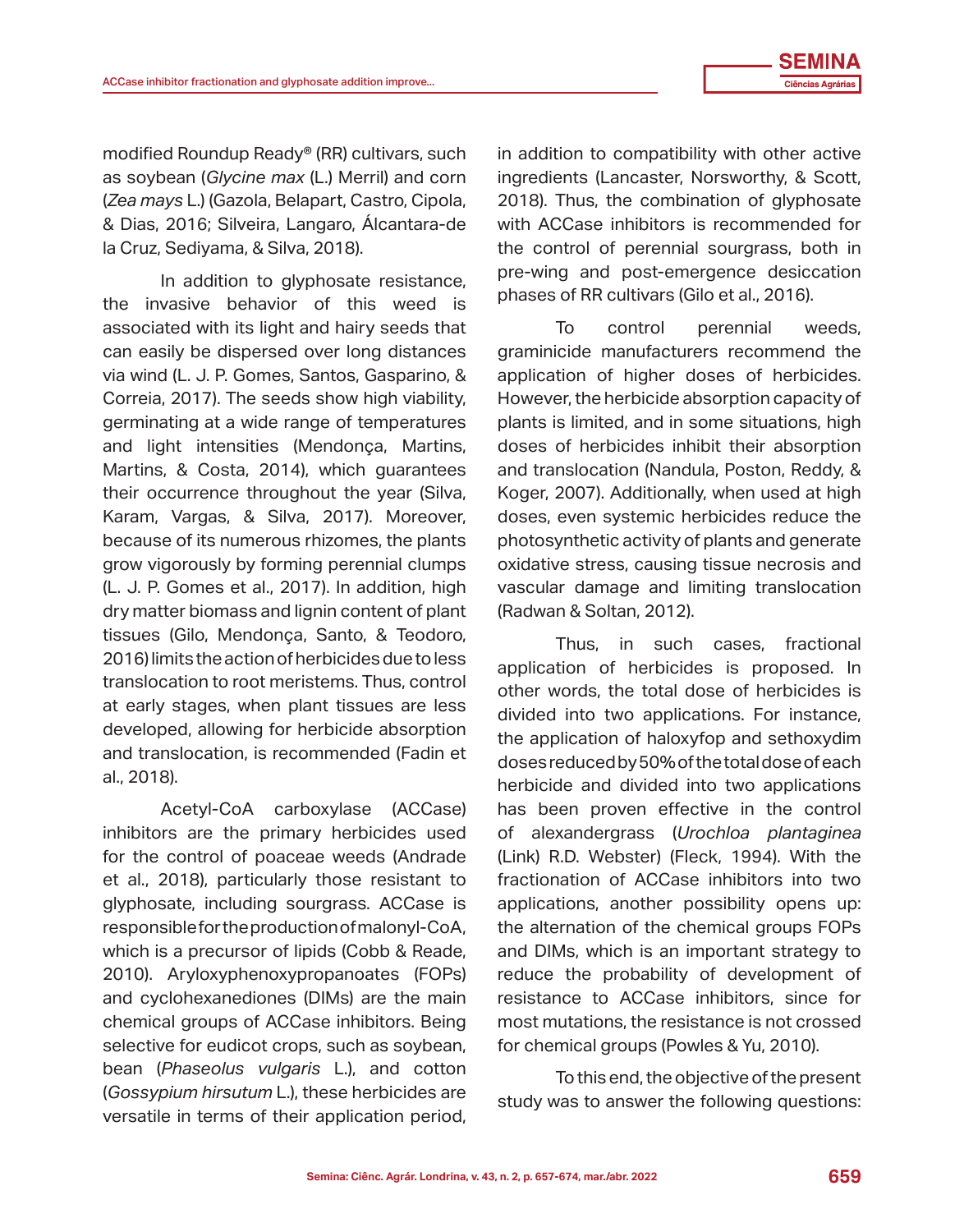(i) Does the fractionation of doses of ACCase inhibitors improve the control of perennial sourgrass? (ii) Does the alternation of the chemical groups DIMs and FOPs improve the control of perennial sourgrass, and does the order of application affect control efficiency? (iii) Does the addition of glyphosate to ACCase inhibitors contribute to the control of perennial sourgrass resistant to 5-enolpyruvyl-shiquime-3-phosphate synthase (EPSPS) inhibitors?

# **Material and Methods**

## *Characterization of the experimental area*

Two field experiments were performed in 2018 and repeated in 2019. According to the Köppen-Geiger classification, the climate of the region is characterized as Cfa (humid subtropical temperate). The soil in the experimental area is classified as a Dystrophic Red Latosol, containing 12% sand, 36% silt, and 52% clay; soil  $pH$  (CaCl<sub>2</sub>) is 4.8, organic matter content is 20.1 g  $dm^{-3}$ , and cation exchange capacity is 8.8 cmol $_{\textrm{\tiny{c}}}$  dm<sup>-3</sup>.

The area where the experiments were conducted was fallow, with natural infestation of perennial sourgrass (6-8 plants per  $m^2$ ; plant height, ~1.2 m).

#### *Experimental design and treatments*

Both experiments were conducted in completely randomized blocks with four replicates. Each experimental unit measured 6.0 m in length and 4.0 m width  $(24 \text{ m}^2)$ ; the central area of each plot was considered useful for evaluation, and the 1 m border on each side of the plot was the neglected portion.

# *Experiment I: Fractionation and alternation of ACCase inhibitors for sourgrass control*

The experiment included nine treatments, as shown in Table 1. As herbicides, the treatments constituted the ACCase inhibitors clethodim + quizalofop-Pethyl (Kroll<sup>®</sup> EC, 240 + 120 g a.i. L<sup>-1</sup>), clethodim (Select<sup>®</sup> 240 EC, 240 g a.i.  $L^{-1}$ ), and quizalofop-P-tefuryl (Panther<sup>®</sup> 120 EC, 120 g a.i.  $L^{-1}$ ), applied at full doses in a single application [clethodim + quizalofop  $(216 + 108$  g a.i. ha<sup>-1</sup>), clethodim (216 g a.i. ha<sup>-1</sup>), and quizalofop (108 g a.i. ha-1)] or fractionated into two applications [application A: clethodim + quizalofop (108 + 54 g a.i. ha<sup>-1</sup>), clethodim (108 g a.i. ha<sup>-1</sup>), and quizalofop (54 g a.i. ha $^{-1}$ ); application B, same combinations at 7 days after application A]. The effects of the application order were also evaluated using a treatment with the application of 50% of the dose of clethodim (application A), followed by the application of 50% of the dose of quizalofop (application B); in other treatments, the order of application of the herbicides was reversed. Alkyl ethoxylated phosphoric acid adjuvant (Lanzar®) was added at 0.5% (v/v) to all graminicides.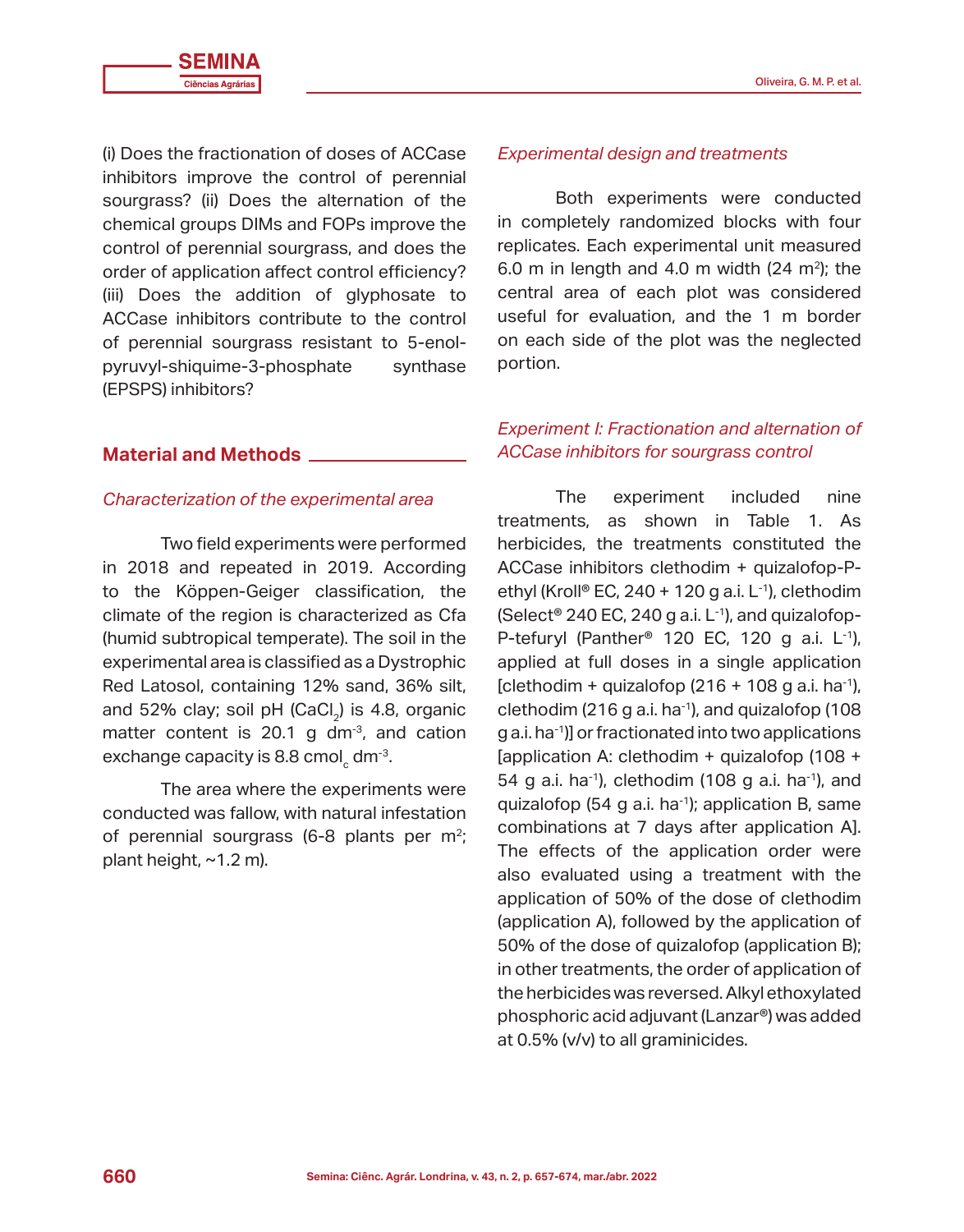#### **Table 1**

#### **Treatments for the control of perennial sourgrass**

| <b>Experiment I</b>                      |  |  |  |  |  |
|------------------------------------------|--|--|--|--|--|
| Application B (g a.i. ha-1)              |  |  |  |  |  |
|                                          |  |  |  |  |  |
| Clethodim + Quizalofop (108 + 54)        |  |  |  |  |  |
|                                          |  |  |  |  |  |
| Clethodim (108)                          |  |  |  |  |  |
|                                          |  |  |  |  |  |
| Quizalofop (54)                          |  |  |  |  |  |
| Quizalofop (54)                          |  |  |  |  |  |
| Clethodim (108)                          |  |  |  |  |  |
| Control                                  |  |  |  |  |  |
| <b>Experiment II</b>                     |  |  |  |  |  |
| Application B (g a.i. ha <sup>-1</sup> ) |  |  |  |  |  |
|                                          |  |  |  |  |  |
| Clethodim + Quizalofop (108 + 54)        |  |  |  |  |  |
|                                          |  |  |  |  |  |
| Clethodim + Quizalofop (108 + 54)        |  |  |  |  |  |
|                                          |  |  |  |  |  |
| Clethodim (108)                          |  |  |  |  |  |
|                                          |  |  |  |  |  |
| Clethodim (108)                          |  |  |  |  |  |
| Control                                  |  |  |  |  |  |
|                                          |  |  |  |  |  |

a.i.: active ingredient.

# *Experiment II: Effect of glyphosate addition to ACCase inhibitors for the control of EPSPS inhibitor-resistant perennial sourgrass*

The treatments in experiment II (Table 1) were organized in a  $2 \times 2 \times 2$  factorial scheme, in addition to a control treatment. Factor A involved the application of the ACCase inhibitor herbicides clethodim + quizalofop-P-ethyl (Kroll® EC, 240 + 120 g a.i. L<sup>-1</sup>) and clethodim (Select<sup>®</sup> 240 EC, 240 g a.i. L<sup>-1</sup>). These herbicides were selected because of the best results obtained in experiment I. Factor B corresponded to the application forms of the herbicides: in a single application or fractionated into two applications, at an interval of 7 days. Factor C corresponded to the addition or not of glyphosate (Crucial®, 400.8 g L<sup>-1</sup> of glyphosate-isopropylamine salt + 297.75 g  $L^{-1}$  of glyphosate potassium salt) at a dose of 1,080 g a.e. ha $^{-1}$ , equivalent to  $2.0$  L ha<sup>-1</sup> of the commercial product. Alkyl ethoxylated phosphoric acid adjuvant (Lanzar®) was added at 0.5% (v/v) to the spray solution.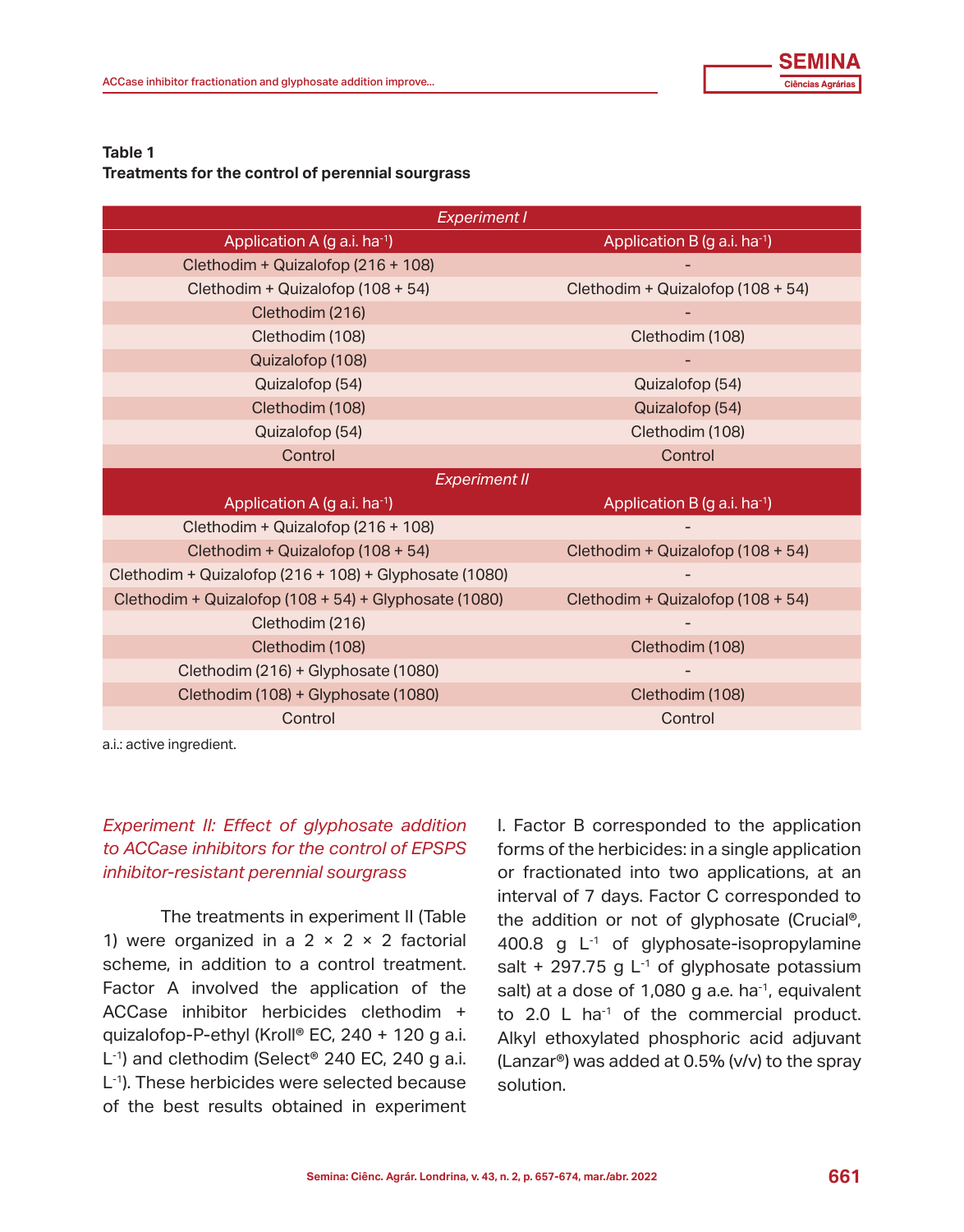# *Treatment application*

In both experiments, the treatments were applied using a CO<sub>2</sub> pressurized backpack sprayer equipped with a 3 m bar constituting pre-orifice flat-fan ADI 11002 spray nozzles attached 0.5 m apart and 0.5 m from the target surface. The working pressure used on the sprayer was 0.414 MPa and the flow rate was 1.0 m  $s^{-1}$ , resulting in the application rate of 150 L of spray solution per hectare. Herbicides were sprayed under suitable weather conditions, at the ambient temperature of 25-30 °C and relative air humidity of 55-75%.

# *Evaluations*

In both experiments, visual control evaluations (percentage scale, where 0 and 100 represent the absence of injury and death of the plants, respectively) were performed at 21, 35, and 49 days after application A of treatments (DAA). In addition, the number of tillers per plant and plant height (measured from the soil surface to the apex of the last leaf, expressed in cm) were measured at 49 DAA on five randomly selected plants in the useful area of the plots. Dry tillers or advanced senescence stages were not considered in tiller count.

## *Statistical analysis*

In both experiments, the collected data were analyzed using descriptive statistics to determine the central tendency, dispersion, and presence of outliers. After the exploratory analysis, residual analyses were performed to assess the normality of data distribution, homoscedasticity of variance,

and independence of errors using Shapiro-Wilk, Bartlett, and Durbin Watson tests, respectively (p < 0.05). When all assumptions were met, analysis of variance was performed separately on data from the two repetitions of the experiments (2018 and 2019). Based on the ratio between the largest and the lowest mean square of the residue, which was <7, we considered it appropriate to jointly analyze the data from the repetitions of the experiments, since there was also no interaction effect with the year factor. Following the joint analysis, if the significant effect of the factors studied or of the interaction was found, the means were compared using Tukey's test (p < 0.05).

In the control evaluation, the control data without application of the herbicide were disregarded from the analyses using Tukey's test (p < 0.05) to meet the assumptions of the analysis of variance. Thus, treatment means were compared with control values using Dunnett's test (p < 0.05). In experiment II, treatment means were compared with control values using Dunnett's test (p < 0.05). All statistical analyses were performed using R (R Core Team [R], 2021).

# **Results and Discussion**

# *Experiment I: Fractionation and alternation of ACCase inhibitors for sourgrass control*

According to the analysis of variance, there were no significant interactions of the agricultural year and treatment factors (p < 0.05) for all evaluated variables. However, there were significant differences among the treatments; therefore, the means were compared, and results of the two repetitions of the experiments (2018 and 2019) were jointly analyzed.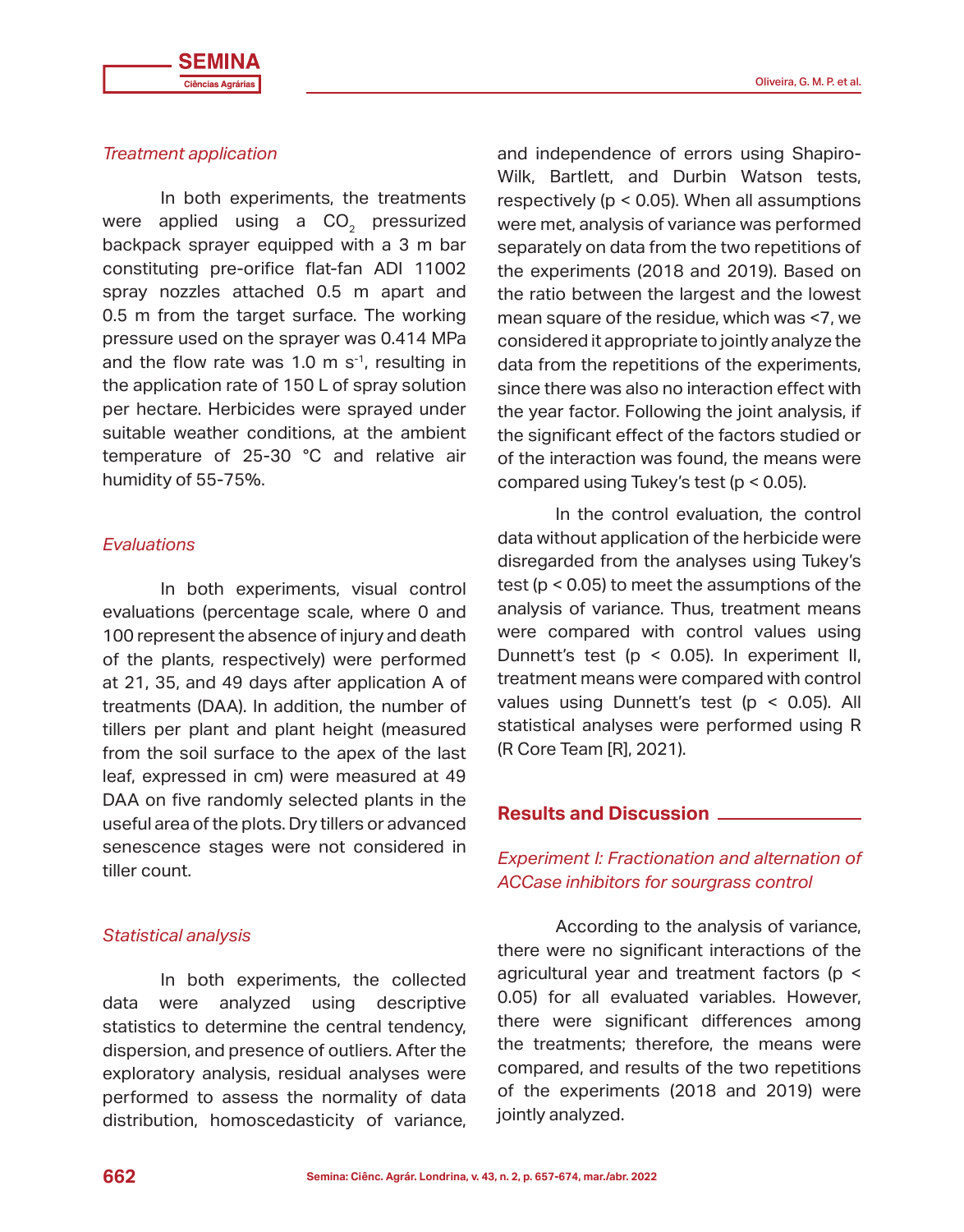The fractionation of clethodim + quizalofop-P-ethyl and clethodim graminicides resulted in higher control percentages than their respective single efficiency in any treatment of the series of than the series of than the series of the series of the fractions<br>control of the fractions of the fractions. The fraction of the fraction of the fraction of the fraction of the<br>

The fractionation of clethodim applications. For quizalofop-P-tefuryl, the fractionation of doses did not increase control



**Figure 1.** Control (%) of perennial sourgrass at 21 (A), 35 (B), and 49 days after application A of **Figure 1.** Control (%) of perennial sourgrass at 21 (A), 35 (B), and 45 days after application A of treatments (DAA) (C) in response to the application of ACCase inhibitors. Means followed by the same letter are not significantly different according to Tukey's test (p < 0.05). \*p < 0.05 compared with control, Dunnett's test. The concentrations of the products used are in g a.i. ha<sup>-1</sup>. The vertical bars indicate standard deviation.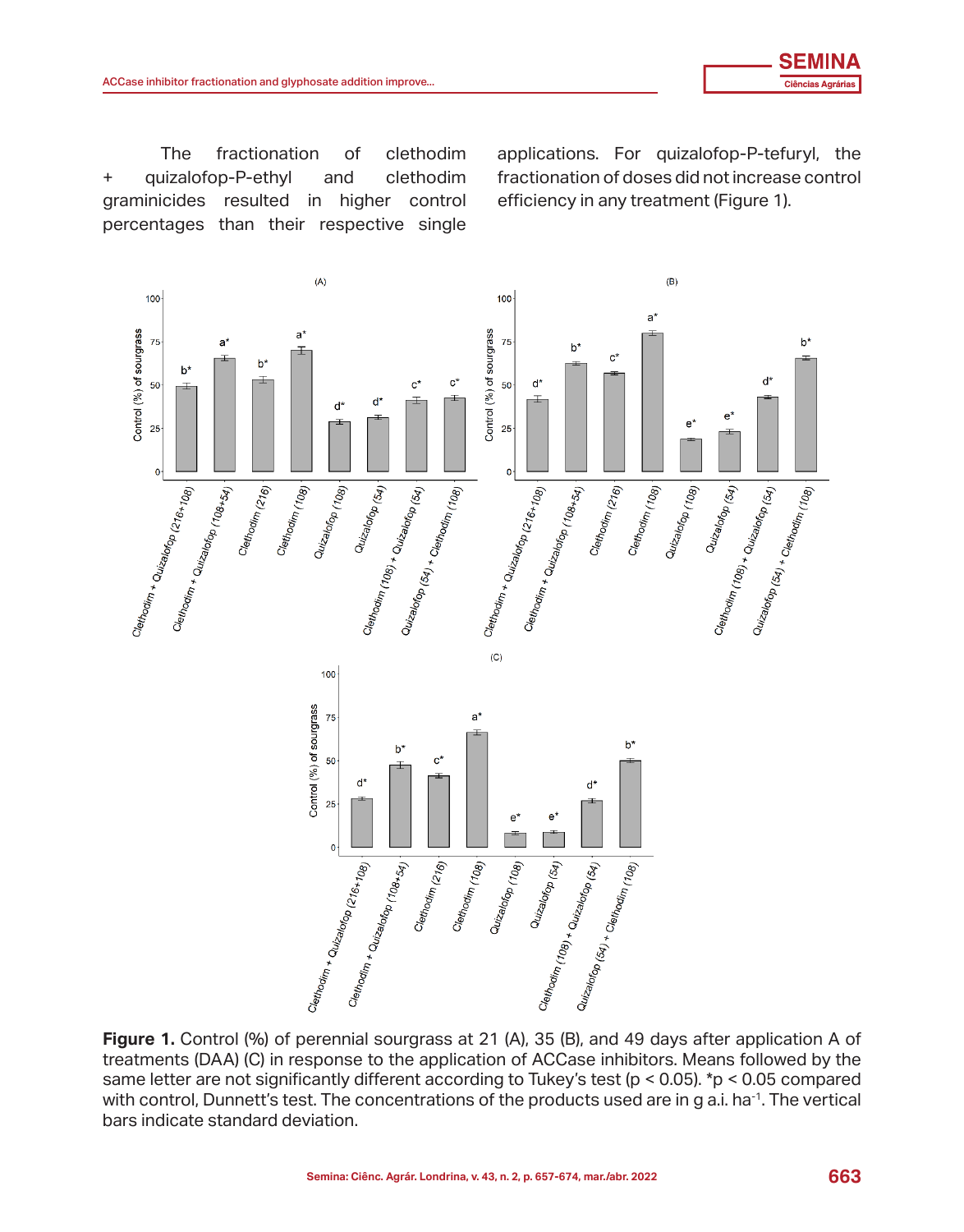Compared with unfractionated treatments, the fractionation of clethodim + quizalofop-P-ethyl and clethodim doses increased control by 16 and 17%, respectively, at 21 DAA (Figure 1A). The best control was achieved by treatment with clethodim + quizalofop-P-ethyl (66%) and fractionated clethodim (70%). The other treatments achieved ≤50% control.

At 35 DAA, the control increment with the fractionation of clethodim + quizalofop-P-ethyl and clethodim was 20 and 23%, respectively (Figure 1B). However, the best control was achieved with the fractional application of clethodim (80%), and this percentage was significantly different from that achieved with the other treatments. Treatment with the fractionation of clethodim + quizalofop-P-ethyl achieved 62% control, and the application of fractional doses of quizalofop-P-tefuryl followed by clethodim achieved 66% control. The other treatments achieved ≤50% control.

In the final evaluation at 49 DAA, clethodim fractionation maintained the best efficiency of sourgrass control, (~66% control, indicating 25% higher control than the single application of clethodim at full dose), and this percentage was significantly different from that achieved with the other treatments (Figure 1C). Similar to the trends at 35 DAA, the fractionation of clethodim + quizalofop-P-ethyl and sequential application of fractionated quizalofop-P-tefuryl and clethodim achieved 50% control. The other treatments achieved <50% control.

The order of application of clethodim and quizalofop-P-tefuryl did not affect control at 21 DAA (~42%) (Figure 1A). However, at 35 (Figure 1B) and 49 DAA (Figure 1C), the application of quizalofop-P-tefuryl followed by clethodim resulted in 23% higher control (43% at 35 DAA and 27% at 49 DAA) than the application of clethodim followed by quizalofop-P-tefuryl.

Quizalofop-P-tefuryl achieved the lowest percentage of control (30%), regardless of the fractionation and the evaluation period, although the percentage differed from the control value.

The number of tillers per plant was significantly affected by the application of herbicide combinations (Figure 2A). The control treatment showed the highest number of tillers per plant (11 tillers per plant). As a result of the more efficient control observed at 49 DAA in the treatment with fractionated clethodim applications, the number of tillers per plant was the lowest (6.4 tillers per plant). The other treatments, despite differing from the control, showed high regrowth (8-10 tillers per plant).

Finally, plant height was significantly affected by graminicide treatment (Figure 2B). Similar to the observations for other variables, clethodim fractionation achieved the best results, with a 71% reduction in plant growth compared with the control (plant height, 78 cm) (Figure 2B). The application of quizalofop-P-tefuryl followed by clethodim and the fractionation of clethodim + quizalofop-P-ethyl showed respectively 68 and 66% greater reductions in plant height than the control treatment. The other treatments, despite differing from the control, plant height reduction of <50%.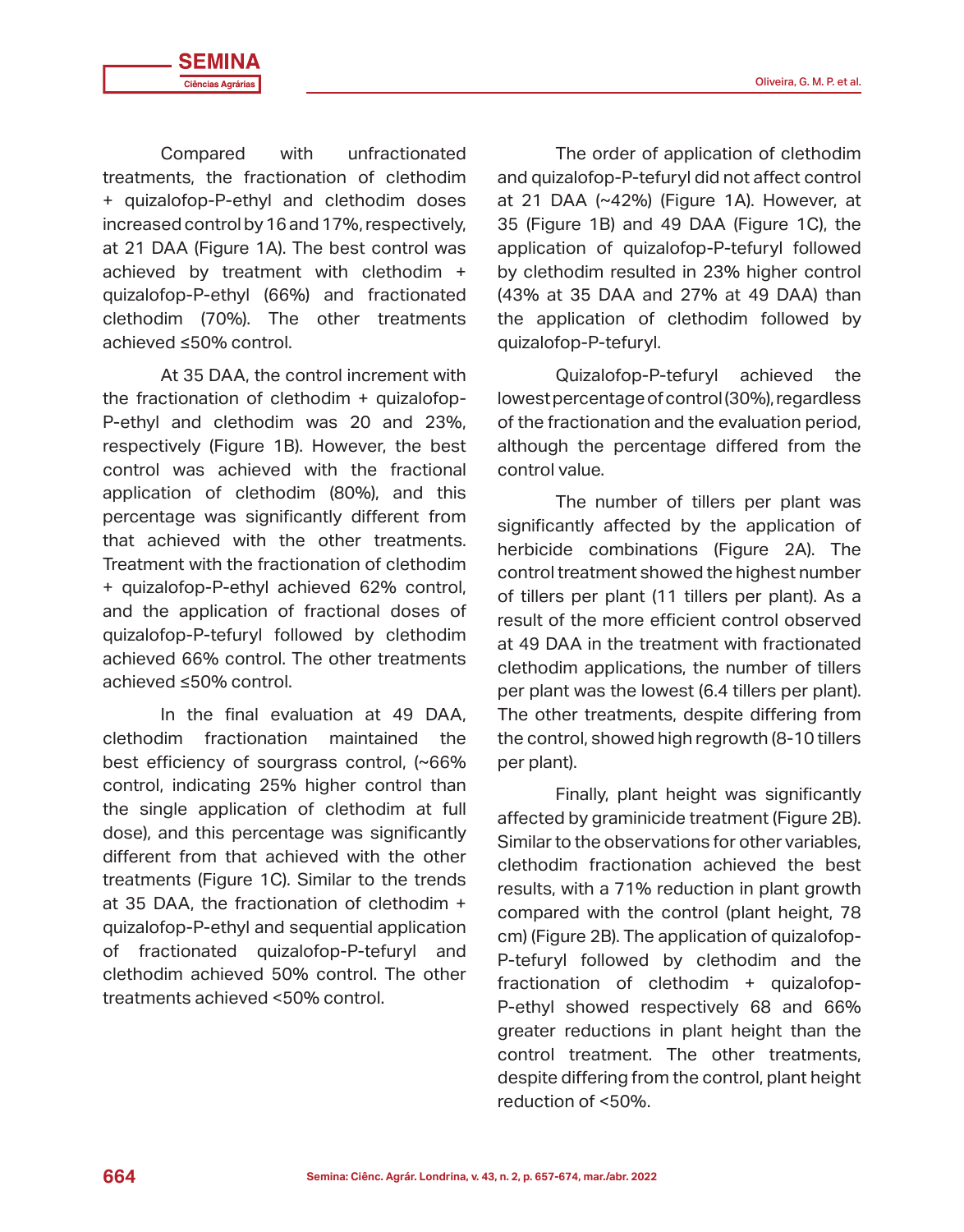*Experiment II: Effect of Glyphosate Addition to ACCase Inhibitors for the Control of EPSPS Inhibitor-Resistant Perennial Sourgrass*

The analysis of variance indicated the number of the number of tillers per plant. The analysis of variance indicated the presence of a three-way interaction among

the factors evaluated for control at 21 and 35 DAA and for the number of tillers per plant. The all main effects were significant for all variables evaluated.



**Figure 2.** Number of tillers per plant (A) and plant height (B) of perennial sourgrass at 49 days after application A of treatments (DAA) in response to the application of ACCase inhibitors. Means after approximation a comments (DAA) in response to the approximation of the case inhibitors. Means followed by the same letter are not significantly different according to Tukey's test (p < 0.05). The tend the same letter are not significantly different according to Tukey's test (p  $\sim$  0.05). The concentrations of the products used are in g a.i. ha<sup>-1</sup>. The vertical bars indicate standard deviation. concentrations or the products used are in g a.i. half. The vertical bar<br>.

Treatments with glyphosate addition resulted in higher control at both 21 and 35 DAA than those without glyphosate addition in the control, compared with 61% control first application (Table 2), and the increase in the control ranged from 10 to 18%. At 21 DAA,  $\overline{M}$  at 25 DAA, the addition of glyphosate ethyl and glyphosate achieved ~65% control when the herbicide was not fractionated. However, the fractional application resulted in ~79% control. In treatment with the in the absence of glyphosate, these values

reatments with glyphosate addition application of clethodim with glyphosate, the resulted in higher control at both 21 and 35 DAA  $\quad$  fractionation effect was even better, resulting in 87% control, compared with 61% control with the single application of the herbicide.

the application of clethodim + quizalofop-P-<br>to the first application of clethodim reculted  $\epsilon$  and givphosate achieved  $\sim$  55% control in 64 and 93% control for the unfractionated At 35 DAA, the addition of glyphosate to the first application of clethodim resulted in 64 and 93% and fractionated applications, respectively. At 35 DAA, the addition of glyphosate to the first application of clethodim resulted In the absence of glyphosate, these values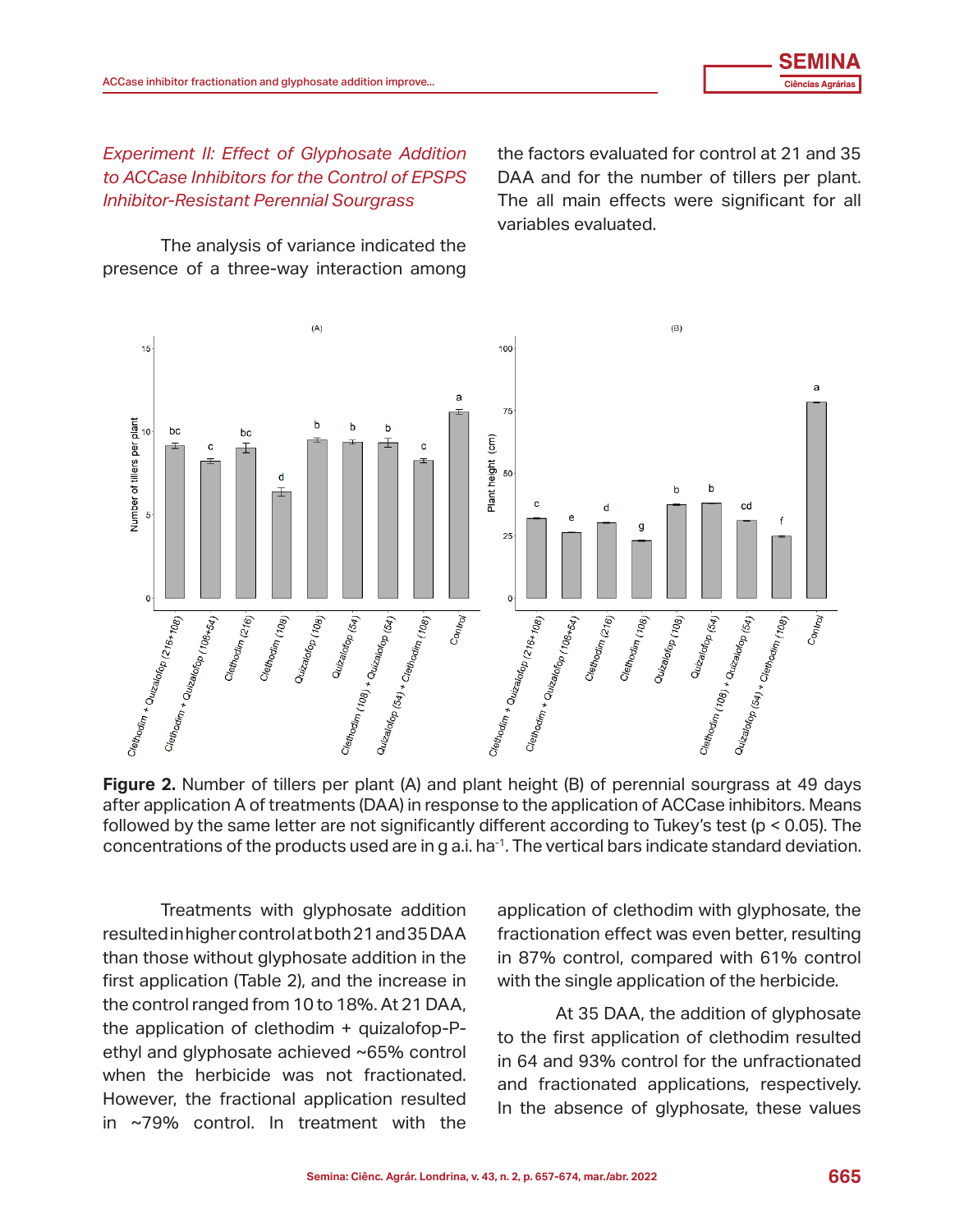were reduced to 54 and 77% of the control, respectively. Thus, glyphosate addition and clethodim fractionation resulted in a 39% increase in the control of perennial sourgrass resistant to EPSPS inhibitors. However, the application of herbicide clethodim + quizalofop-P-ethyl with glyphosate showed reduced control efficiency, except when the herbicide application was fractionated (78%).

The interaction of graminicides with glyphosate was not significant for control at 49 DAA. In Figure 3B, the values of mean control achieved by the graminicides and the effect of glyphosate addition are shown. Even in the

case of sourgrass resistant to glyphosate, its inclusion in the spray solution resulted in a significant increase in control (by 26%), particularly with the fractional application of graminicides. In the absence of glyphosate, 33 and 55% control was achieved with the unfractionated and fractionated applications, respectively, indicating a 22% increase with fractionation. However, with glyphosate addition, the control was increased to 48% for the unfractionated application of graminicides and to over 80% with the fractionated application, indicating a 32% increment with fractionation.

#### **Table 2**

**Control of perennial sourgrass at 21 and 35 days after application A of treatments (DAA) in response to the fractionation of graminicides and the addition of glyphosate**

|                        |                     | Glyphosate               |              |  |
|------------------------|---------------------|--------------------------|--------------|--|
| Graminicide            | Form of application | <b>Without</b>           | With         |  |
|                        |                     | 21 DAA                   |              |  |
| Clethodim + Quizalofop | Fractionated        | 63.75 aBb*               | 78.75 aAb*   |  |
|                        | Unfractionated      | 48.13 bBa*               | 65.00 bAa*   |  |
| Clethodim              | Fractionated        | 68.75 aBa*               | 86.88 aAa*   |  |
|                        | Unfractionated      | 51.25 bBa*               | $61.25$ bAb* |  |
|                        |                     | 35 DAA                   |              |  |
| Clethodim + Quizalofop | Fractionated        | $60.63$ aBb*             | $78.13$ aAb* |  |
|                        | Unfractionated      | $40.63$ bBb <sup>*</sup> | $62.50$ bAa* |  |
| Clethodim              | Fractionated        | 76.88 aBa*               | $93.13$ aAa* |  |
|                        | Unfractionated      | 53.75 bBa*               | 64.38 bAa*   |  |

Means followed by different lowercase letters within the same dose of herbicide graminicide and glyphosate are significantly different in terms of the effect of fractionation of graminicides according to Tukey's test (p < 0.05). Means followed by different uppercase letters in same row are significantly different in terms of the effect of glyphosate according to Tukey's test (p < 0.05). Means followed by different lowercase letters in italics within the same fractionation level of the graminicide and glyphosate indicate are significantly different in terms of the herbicidal factor according to Tukey's test (p < 0.05). \*p < 0.05, Dunnett's test. Unfractionated: clethodim (108 g a.i. ha<sup>-1</sup>) and quizalofop (216 g a.i. ha<sup>-1</sup>) in a single application. Fractionated: two applications of clethodim (108 g a.i. ha<sup>-1</sup>) and quizalofop (216 g a.i. ha<sup>-1</sup>).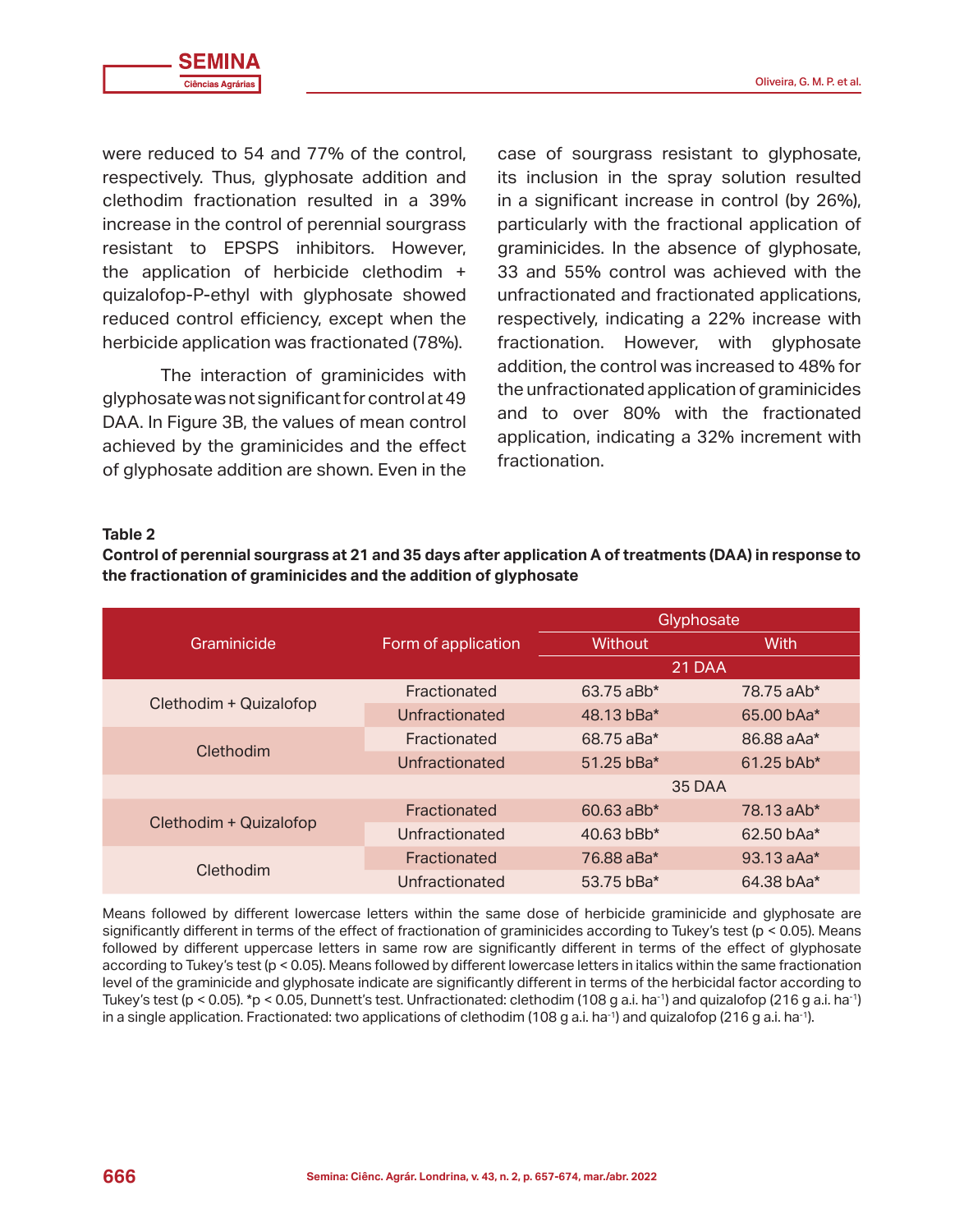quizalo format de la construcción de la construcción de la construcción de la construcción de la construcción de la construcción de la construcción de la construcción de la construcción de la construcción de la construcció



**Figure 3.** Control of perennial sourgrass at 49 days after application A of treatments (DAA) in **Figure 3.** Control of perennial society at 49 days after application A of discussive (B),  $\mu$ ,  $\mu$ ,  $\mu$  response to the fractionation of graminicides (A) and addition of glyphosate (B). Means followed the fractionation of grammatics, with a same of graminicide or glyphosate indicate are by different lowercase letters within the same dose of graminicide or glyphosate indicate are significantly different in terms of the effect of fractionation of graminicides according to Tukey's test (p < 0.05). Means followed by different uppercase letters within the same fractionation level of the graminicide are significantly different in terms of the herbicidal factor of the graminicide or the effect of glyphosate according to Tukey's test (p < 0.05). \*p < 0.05, Dunnett's test. Unfractionated: clethodim (108 g a.i. ha<sup>-1</sup>) and quizalofop (216 g a.i. ha<sup>-1</sup>) in a single application. Fractionated: two applications of clethodim (108 g a.i. ha<sup>-1</sup>) and quizalofop (216 g a.i. ha<sup>-1</sup>). The vertical bars indicate applications of clethodim (108 g a.i. ha<sup>-1</sup>) and quizalofop (216 g a.i. ha<sup>-1</sup>). The vertical bars indicate standard deviation.

In the control evaluation at 49 DAA, the fractionation of clethodim + quizalofop-P-ethyl resulted in 59% control, indicating a 24% increase compared to the value obtained with the single application of the same herbicide (35%) (Figure 3A). Overall, clethodim showed better control rates, both as a single or fractionated application. However, the fractionation effect was evidently better, with an increase of 30% (77% control).

Furthermore, treatments with glyphosate addition in the first application resulted in better results for the number of tillers per plant compared to treatments without glyphosate addition, except for the fractional application of clethodim, which resulted in 6.45 and 5.95 live tillers per plant in the absence and presence of glyphosate, respectively (Table 3). In treatment with the application of clethodim + quizalofop-P-ethyl with glyphosate, there were 1.42 and 1.23 live tillers per plant without and with fractionation, respectively. The addition of glyphosate in fractionated applications of clethodim reduced plant growth by approximately 5% compared with clethodim + quizalofop-Pethyl. However, there were no differences in treatments combining unfractionated graminicide application with glyphosate addition.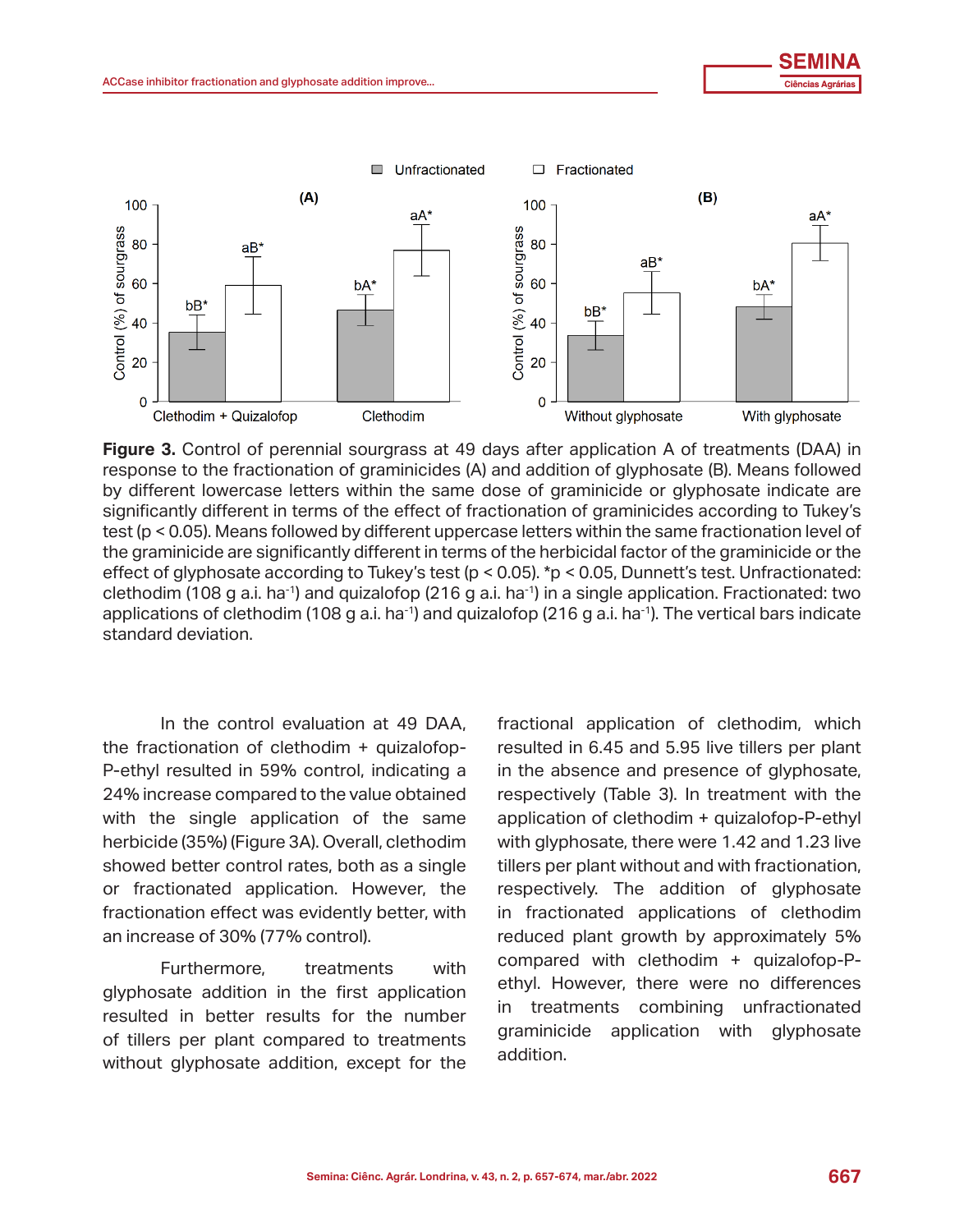# **Table 3**

**Number of tillers per plant of perennial sourgrass in response to graminicide fractionation and glyphosate addition**

| Graminicide            | Form of application | Glyphosate  |             |
|------------------------|---------------------|-------------|-------------|
|                        |                     | Without     | With        |
| Clethodim + Quizalofop | Fractionated        | $7.48$ bAa* | $6.25$ bBa* |
|                        | Unfractionated      | $9.10$ aAa* | $7.68$ aBa* |
| Clethodim              | Fractionated        | $6.45$ bAb* | 5.95 bAa*   |
|                        | Unfractionated      | $8.92$ aAa* | $7.18$ aBa* |

Means followed by different lowercase letters within the same dose of herbicide graminicide and glyphosate are significantly different in terms of the effect of fractionation of graminicides according to Tukey's test (p < 0.05). Means followed by different uppercase letters in same row are significantly different in terms of the effect of glyphosate according to Tukey's test (p < 0.05). Means followed by different lowercase letters in italics within the same fractionation level of the graminicide and glyphosate indicate are significantly different in terms of the herbicidal factor according to Tukey's test (p < 0.05). \*p < 0.05, Dunnett's test. Unfractionated: clethodim (108 g a.i. ha<sup>-1</sup>) and quizalofop (216 g a.i. ha<sup>-1</sup>) in a single application. Fractionated: two applications of clethodim (108 g a.i. ha<sup>-1</sup>) and quizalofop (216 g a.i. ha<sup>-1</sup>).

The interaction of graminicides × glyphosate was not significant for the plant height of sourgrass. In Figure 4B, mean values of plant height in graminicides treatments with or without glyphosate addition are shown. Glyphosate addition reduced the plant height of sourgrass at the end of the evaluation (Figure 4B). In the absence of glyphosate, plant height was approximately 30 and 26 cm under the unfractionated and fractionated applications of graminicides, respectively, and with the addition of glyphosate to the first application, the plant height was reduced to approximately 28 and 22 cm, respectively. All treatments differed from the control treatment (81 cm).

Fractionation of the herbicides clethodim and clethodim + quizalofop-P-ethyl resulted in less regrowth compared to the single application (Figure 4A). The plant height was approximately 30 cm with unfractionated clethodim + quizalofop-P-ethyl application and 26 cm (13% reduction) with fractionated application. Plant height with clethodim application was lower than that with clethodim + quizalofop-P-ethyl application, particularly when the herbicide was fractionated (22 cm, indicating 21% reduction from value with the single application).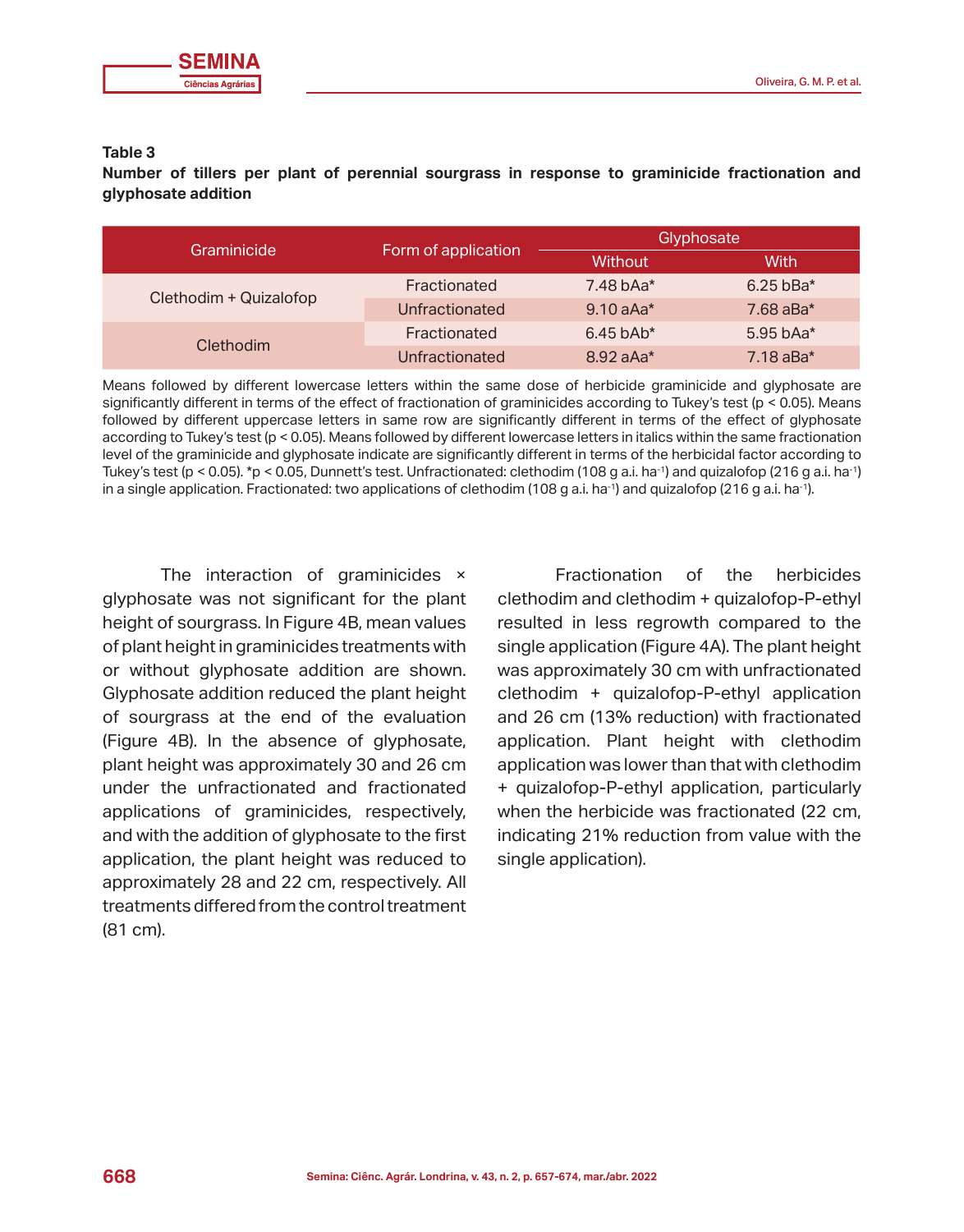

**Figure 4.** Plant height of perennial sourgrass in response to the fractionation of graminicides (A) and the addition of glyphosate (B). Means followed by different lowercase letters within the same dose of herbicide graminicide or glyphosate indicate are significantly different in terms of the effect of fractionation of graminicides according to Tukey's test (p < 0.05). Means followed by different uppercase letters within the same fractionation level of the graminicide indicate are significantly different in terms of the herbicidal factor the graminicide or the effect of glyphosate according to Tukey's test (p < 0.05). \*p < 0.05, Dunnett's test. Unfractionated: clethodim (108 g a.i. ha<sup>-1</sup>) and quizalofop (216 g a.i. ha<sup>-1</sup>) in a single application. Fractionated: two applications of clethodim (108 g a.i. ha<sup>-1</sup>) and quizalofop (216 g a.i. ha<sup>-1</sup>). The vertical bars indicate standard deviation.

In both experiments, the fractionation of clethodim + quizalofop-P-ethyl and application of herbicides (Fleck, 1994). Thus, clethodim resulted in greater control than since ACCase-inhibiting herbicides face their single application (Figures 1 and 3A). difficulties in overcoming the cuticular barrier ACCase catalyzes the carboxylation of acetyl-CoA molecules, producing malonyl-CoA, which is a substrate for the biosynthesis of fatty acids, such as phospholipids, which are essential for plants as the major constituents of cell membranes and cuticle (Cobb & Reade, 2010; Andrade et al., 2018). When ACCase and contract of bourgroof being manigle and is inhibited by herbicides, such as clethodim and quizalofop, a series of events occur  $\frac{d}{dt}$  denote the death of plants (Ye et al., 2018).  $\frac{d}{dt}$ Because clethodim + quizalofop-P-ethyl and addition in the dimension of application of the control of the control of source in the control of source in the control of source in the control of source in the control of sourc clethodim inhibit lipid synthesis, after the first application of the fractional dose, epicuticular wax deposition on the leaf tissue is reduced, Cobb etter, 2018). When Access is in the Readers of the Cobbine et al., when Access is increase the control of perennial which is a substrate for the biosynthesis of plants may be to split the dose of graminicides. ratty acids, such as phospholipids, which are first and the addition of glyphosate to essendar or plants as the major constituents clethodim + quizalofop-P-ethyl increased in is inhibited by herbicides, such as clethodim divphosate-resistant graminaceous weeds, clethodim inhibit lipid synthesis, after the first  $\qquad \qquad 2010$ ), glyphosate can reach the site of action application of the fractional dose, epicuticular (EPSPS). Thus, when combined with ACCase

which favors the absorption of the second application of herbicides (Fleck, 1994). Thus, since ACCase-inhibiting herbicides face difficulties in overcoming the cuticular barrier (Bromilow, Chamberlain, & Evans, 1990), a

wax deposition on the lear tissue is reduced, inhibitors, glyphosate can enhance grass the control of sourgrass, both in single and fractionated applications. Although certain such as sourgrass and ryegrass (Heap, 2021), may limit the translocation of applied herbicides (hijacking in vacuole) (Powles & Yu,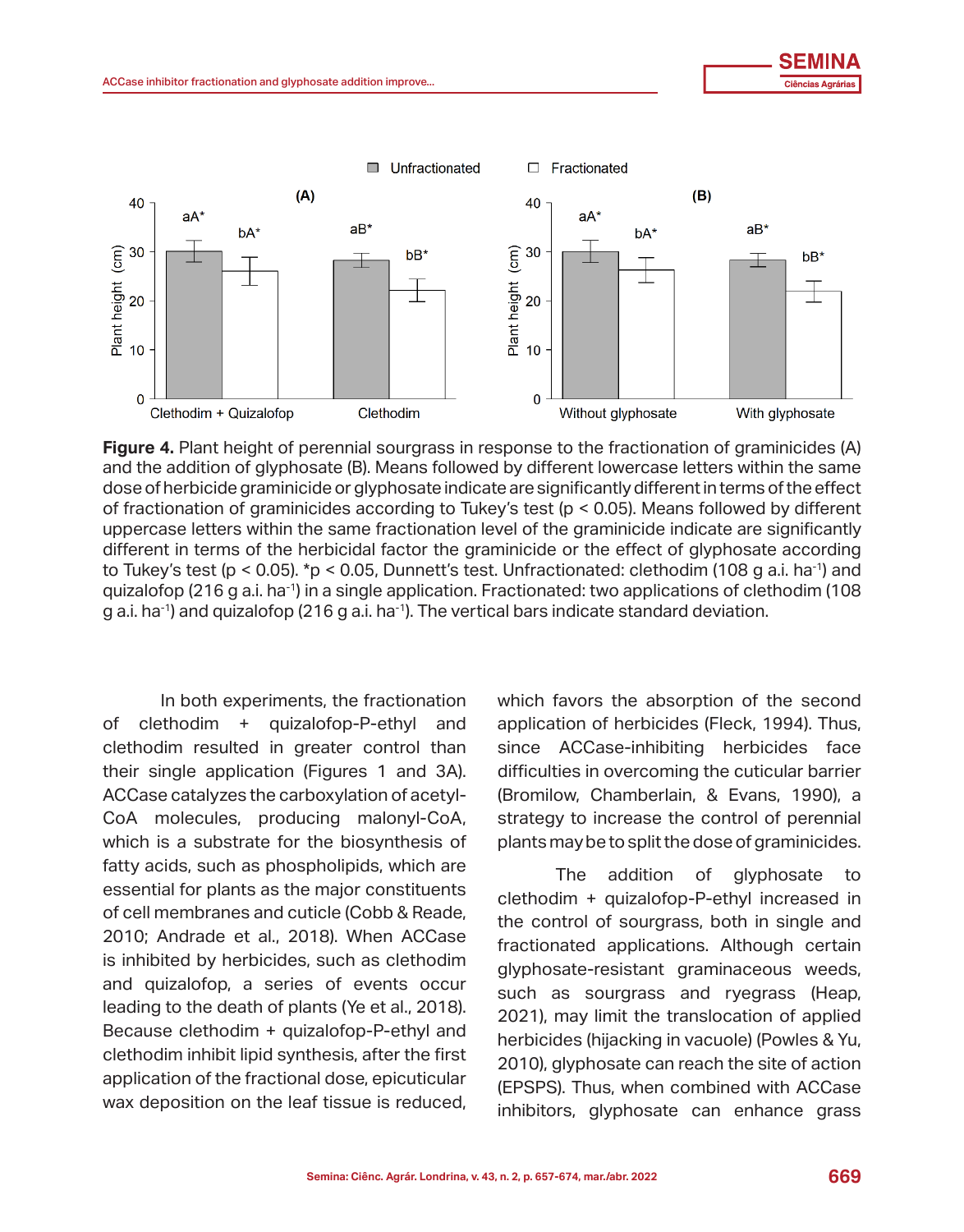control, even against species resistant to glyphosate (Takano, Oliveira, Constantin, Silva, & Mendes, 2018). Furthermore, glyphosate is known to promote the control of other weed species of crops.

Based on the results of the two experiments, the fractionated application of clethodim achieved superior final control results than the combination of clethodim + quizalofop-P-ethyl and the single application of quizalofop-P-tefuryl (Figures 1C and 3A). These differences in control efficiency against perennial sourgrass between quizalofop and clethodim can be explained, in part, by the physicochemical characteristics of these herbicides, which affect leaf absorption and translocation via the xylem and/or phloem in plants. According to the octanol/water partition coefficient (log  $K_{ov}$ ) and electrolytic dissociation constant (pKa) values of the herbicides, quizalofop (log  $K_{\infty}$  = 4.66 and pKa = 1.25) is absorbed faster than clethodim (log  $K_{\text{ow}}$  = 1.60 and pKa = 4.1) because of its greater affinity with waxes and other nonpolar components of the cuticle. However, its mobility is restricted, and it can only be translocated via the xylem. Clethodim can be translocated via both the xylem and phloem, which may explain its greater control efficiency against perennial sourgrass (Bromilow et al., 1990; Shaner, 2014; Rodrigues & Almeida, 2018).

Furthermore, the fractionation effect can be affected by the order of application of the chemical groups FOPs and DIMs. In the present study, the application of quizalofop-P-tefuryl followed by clethodim achieved superior control of sourgrass compared with the application of clethodim followed by quizalofop-P-tefuryl, both at 35 (Figure 1B) and 49 (Figure 1C) DAA. Most FOPs have a high log  $K_{\text{ow}}$ , which favors their absorption by nonpolar cuticles, although their translocation is limited (Bromilow et al., 1990). For instance, after 72 h of its application in *Setaria viridis* (L.) P. Beauv., 98.18% of fluazifop-P-butyl was retained in the leaf on which it was applied and only 0.23% had been translocated to the root meristems (Carr, Davies, Cobb, & Pallett, 1986). Therefore, when applied first, quizalofop-P-tefuryl can loosen the waxes and enable faster leaf damage, mainly through accumulation in the leaf. These injuries mobilize energy reserves for the recovery of injured leaves and the growth of new leaves (Cobb & Reade, 2010).

In addition to the differences between absorption and translocation, DIM and FOP differ in terms of plant control depending on the sensitivity of the species and the differential metabolic capacities of these groups (Burton et al., 1991). In the present study, for sourgrass control, the same doses of each commercial graminicides were considered. However, the concentration of the active ingredient in these formulations was not consistent. In their respective commercial products, the doses used for clethodim contained a higher concentration of active ingredients than those used for quizalofop, alone or in combination with clethodim. Nonetheless, the control efficiency provided by the mixture was inferior to that provided by the isolated application of clethodim, indicating a greater efficiency of clethodim against the studied sourgrass population. However, the sensitivity of ACCase to graminicides varies across weed species and biotypes. In corn plants, Burton, Gronwald, Somers, Gengenbach and Wyse (1989) observed 97% inhibition of ACCase upon exposure to quizalofop at a concentration of 1 µmol, while at the same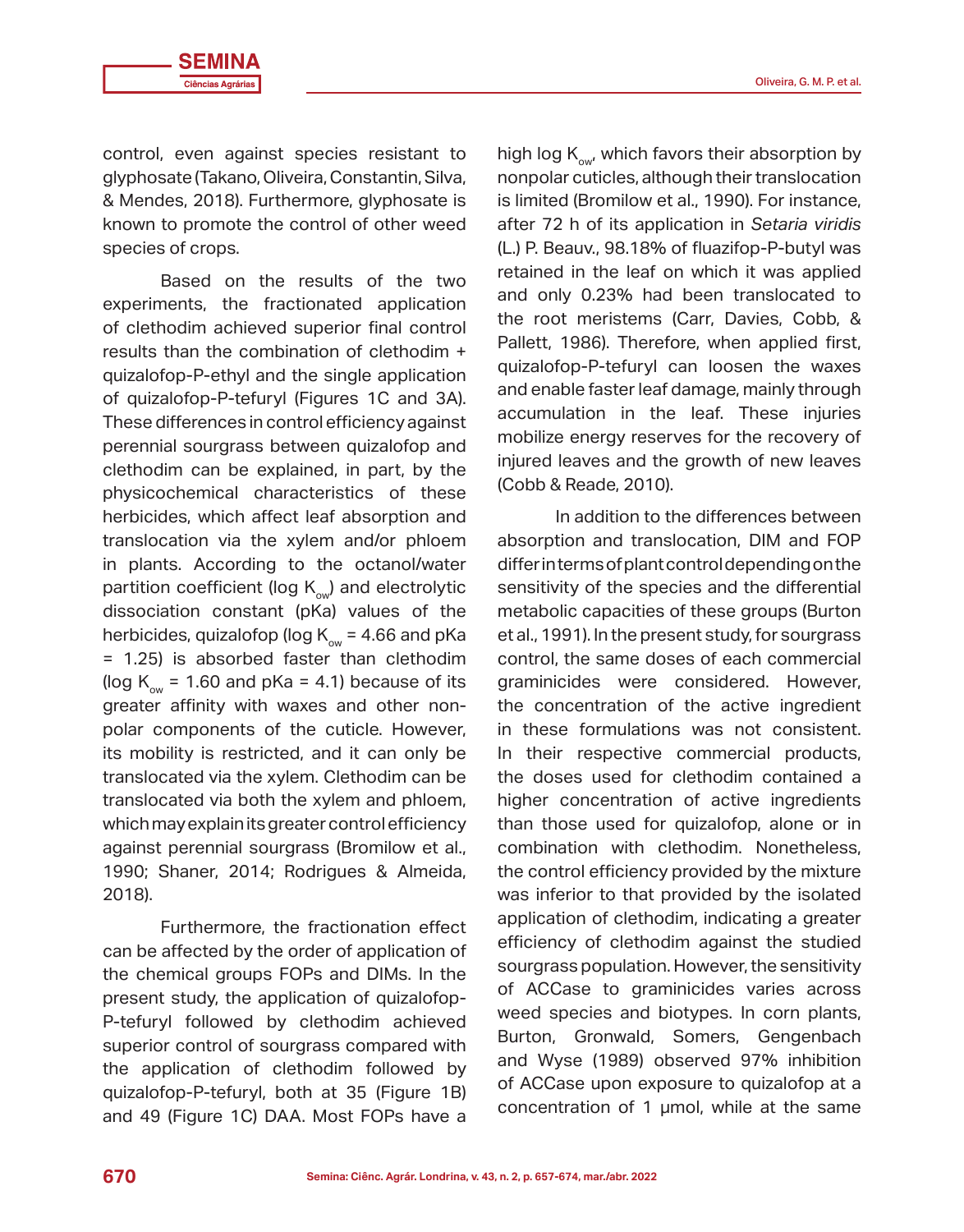concentration, clethodim showed inhibition of only 60%. Similarly, in different biotypes of sourgrass, H. L. L. Gomes, Sambatti and Dalazen (2020) found greater control efficiency of quizalofop than that of clethodim. In addition to the affinity of herbicides to the site of action, other processes can explain the differences in the control efficiency of herbicides in a given species or biotype. Powles and Yu (2010) reported 10 cases of resistance to FOP due to the greater activity of cytochrome  $P_{450}$  monooxygenase and only 1 case of resistance to DIM, which indicates that plants are more resistant to herbicides carrying the FOP groups.

In our experiment, the application of clethodim alone showed better efficiency than the application of clethodim + quizalofop-P-ethyl mixture (Figures 1C and 3). However, despite these variations in efficiency, the rotation of the chemical groups FOPs and DIMs or a mixture of these herbicides is an important aspect of the prevention and management of weeds resistance to ACCase inhibitors (Powles & Yu, 2010; Beckie & Tardif, 2012). Another mechanism of resistance to the chemical groups of ACCase inhibitors may individual mutations at the binding site, rendering the species or biotype specifically resistant to a chemical group (Powles & Yu, 2010; Beckie & Tardif, 2012). There have been reports of eight mutations at the ACCasebinding site, which prevented the binding of FOPs, but only three of these mutations impeded inhibition by DIMs. However, the herbicide FOPs and DIMs share only two amino acids that can confer resistance to both groups, namely asparagine and cysteine at positions 2078 and 2088, respectively (Powles & Yu, 2010).

In sourgrass, cross-resistance was conferred by a tryptophan-to-cysteine point substitution at position 2027 in one of the functional domains (carboxyltransferase), which affected the interaction between haloxyfop/pinoxaden and ACCase, although susceptibility to DIMs was maintained (Takano et al., 2020). However, in the combined application of clethodim + quizalofop-P-ethyl, the two herbicides may compete for biding at the same site of action (substrate acetyl CoA) (Burton et al., 1991), and the binding of one of these herbicides to the enzyme may prevent the binding of the other (Rendina, Craig-Kennard, Beaudoin, & Breen, 1990). Since quizalofop is absorbed faster than clethodim, it typically binds the target site first. However, because of its lipophilic nature (affinity for fats), its translocation is restricted to the xylem, which justifies the increased control of the treatment composed of clethodim alone compared to the combination of clethodim and quizalofop-P-ethyl (Bromilow et al., 1990; Shaner, 2014; Rodrigues & Almeida, 2018).

Although all treatments differed from the control treatment in both experiments, the plants could not be completely controlled at the end of the evaluation period in any treatment, demonstrating the difficulty of controlling perennial sourgrass. Plant regrowth was common, demonstrating the need for additional interventions to control the newly emerged tillers. Therefore, integrated management is imperative to manage sourgrass plants at the early stages of development. Otherwise, the producers may face difficulties in controlling this species, entailing a greater financial burden.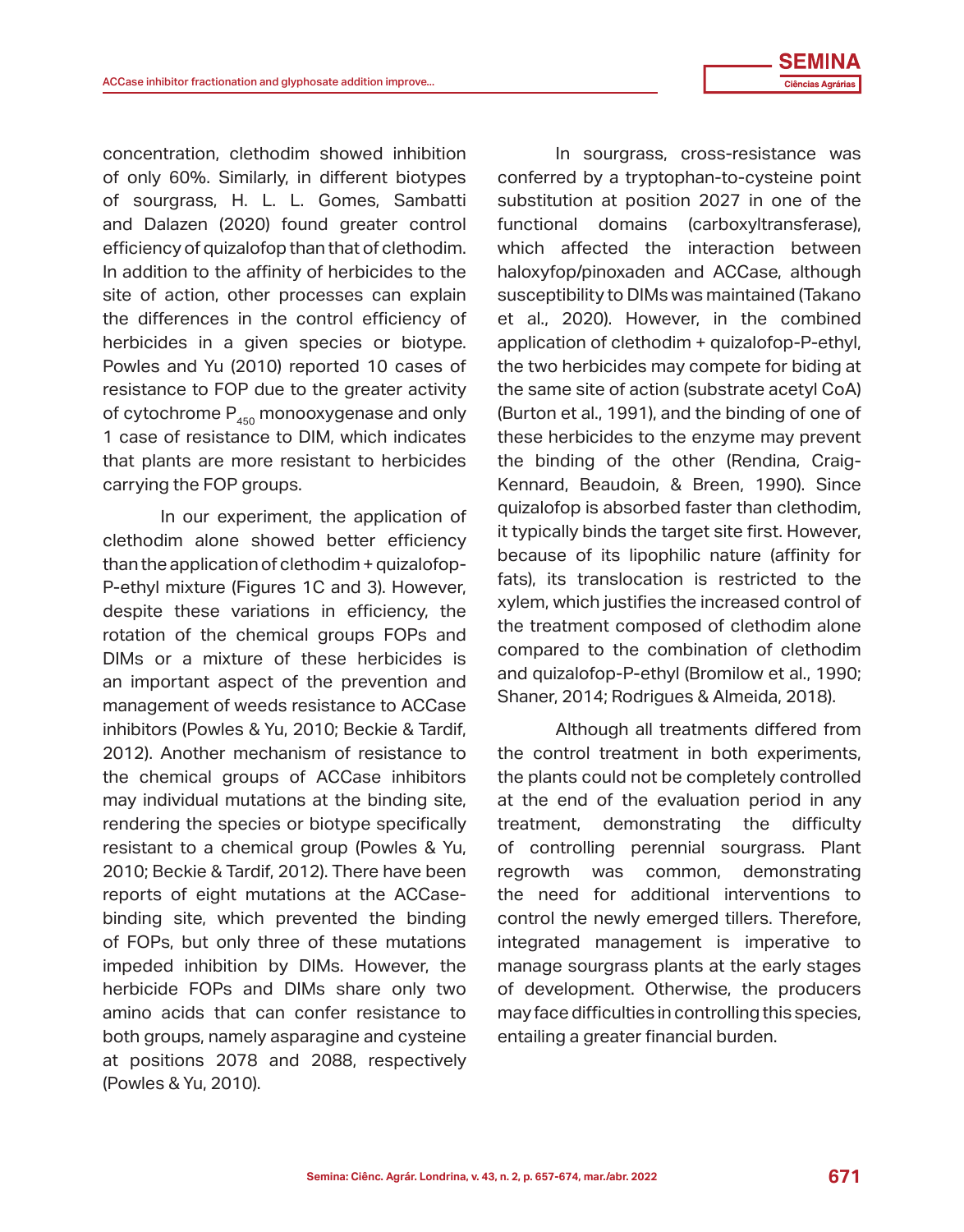#### **Conclusion**

The fractional application of graminicides and the addition of glyphosate can help control perennial sourgrass plants resistant to EPSPS inhibitors. The fractionation of clethodim + quizalofop-P-ethyl and clethodim increased control efficiency by respectively 20-24 and 25-30% compared with the unfractionated applications of these herbicides. Fractionated clethodim enhanced the control and reduced the regrowth and height of sourgrass plants. The order of application of the chemical groups FOPs and DIMs affected the control efficiency, with better results obtained through the application of quizalofop-P-tefuryl followed by clethodim. The addition of glyphosate enhanced the action of graminicides, particularly when fractionated, with a 26% increase in control efficiency, resulting in satisfactory control (>80%).

#### **References**

- Andrade, A., Tulmann, A., Neto, Tcacenco, F. A., Marschalek, R., Pereira, A., Oliveira, A. M., Neto,... Noldin, J. A. (2018). Development of rice (*Oryza sativa*) lines resistant to aryloxyphenoxypropionate herbicides through induced mutation with gamma rays. *Plant Breeding, 137*(3), 364-369. doi: 10.1111/pbr.12592
- Beckie, H. J., & Tardif, F. J. (2012). Herbicide cross resistance in weeds. *Crop Protection, 35*(1), 15-28. doi: 10.1016/j. cropro.2011.12.018
- Bromilow, R. H., Chamberlain, K., & Evans, A. A. (1990). Physicochemical aspects of phloem translocation of herbicides. Weed

*Science, 38*(3), 305-314. doi: 10.1017/ S0043174500056575

- Burton, J. D., Gronwald, J. W., Keith, R. A., Somers, D. A., Gengenbach, B. G., & Wyse, D. L. (1991). Kinetics of inhibition of acetylcoenzyme A carboxylase by sethoxydim and haloxyfop. *Pesticide Biochemistry and Physiology, 39*(2), 100-109. doi: 10.1016/0048-3575(91)90130-E
- Burton, J. D., Gronwald, J. W., Somers, D. A., Gengenbach, B. G., & Wyse, D. L. (1989). Inhibition of corn acetyl-CoA carboxylase by cyclohexanedione and aryloxyphenoxypropionate herbicides. *Pesticide Biochemistry and Physiology, 34*(1), 76-85. doi: 10.1016/0048-3575 (89)90143-0
- Carr, J. E., Davies, L. G., Cobb, A. H., & Pallett, K. E. (1986). Uptake, translocation and metabolism of fluazifop-butyl in Setaria viridis. *Annals of Applied Biology, 108*(1), 115-123. doi: 10.1111/j.1744-7348.1986. tb01972.x
- Cobb, A. H., & Reade, J. P. H. (2010). *Herbicides and plant phisiology.* London: Wiley.
- Fadin, D. A., Tornisielo, V. L, Barroso, A. A. M., Ramos, S., Reis, F. C. dos, & Monquero, P. A. (2018). Absorption and translocation of glyphosate in Spermacoce verticillata and alternative herbicide control. *Weed Research, 58*(5), 389-396. doi: 10.1111/ wre.12329
- Fleck, N. G. (1994). Doses reduzidas de herbicidas de pós-emergência para controle de papua em soja. *Planta Daninha, 12*(1), 21-28. doi: 10.1590/S01 00-83581994000100004
- Gazola, T., Belapart, D., Castro, E. B., Cipola, M. L., F., & Dias, M. F. (2016). Características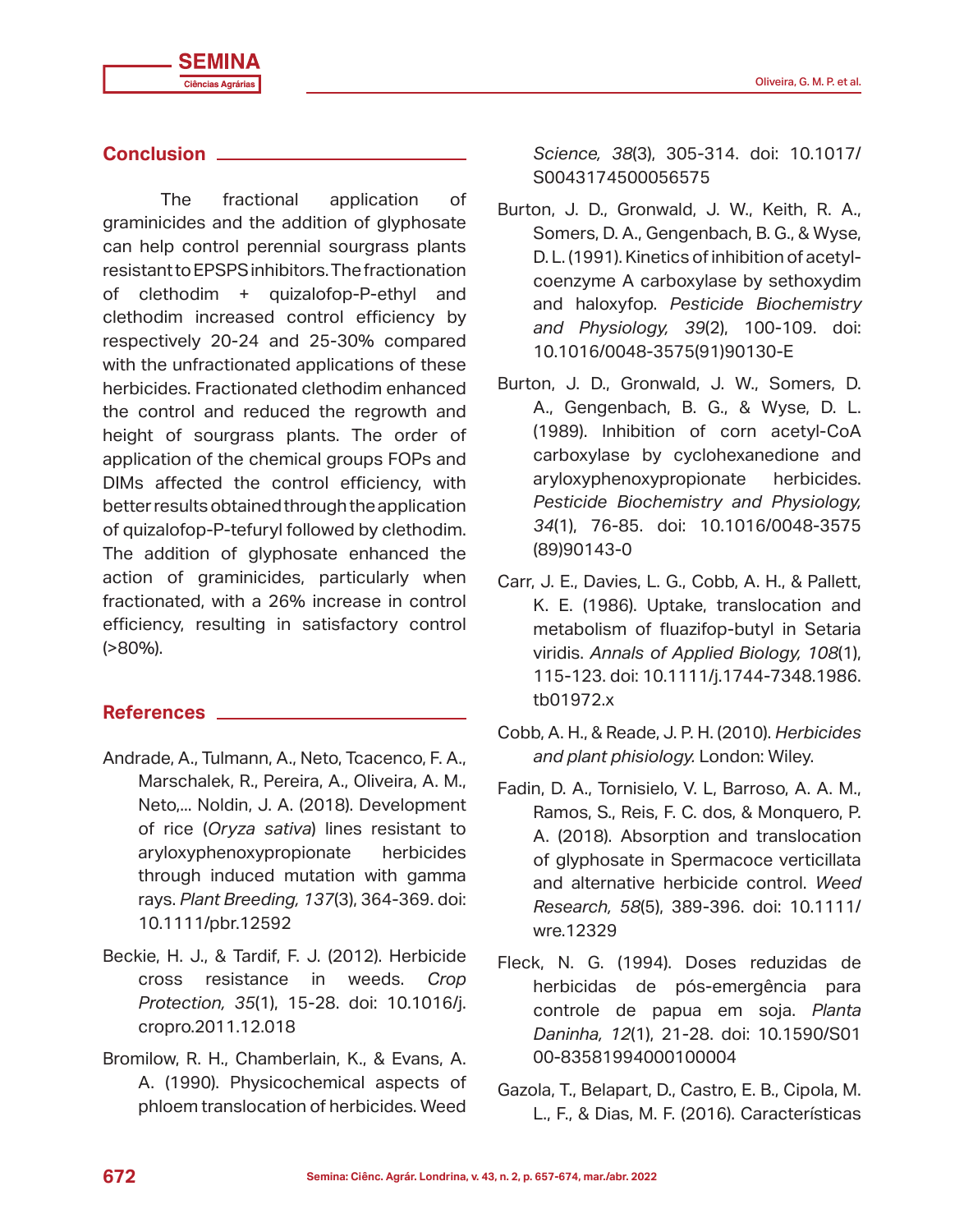biológicas de *Digitaria insularis* que conferem sua resistência à herbicidas e opções de manejo. *Científica, 44*(4), 557- 567. doi: 10.15361/1984-5529.2016v44n 4p557-567

- Gilo, E. G., Mendonça, C. G., Santo, T. L. E., & Teodoro, P. E. (2016). Alternatives for chemical management of sourgrass. *Bioscience Journal, 32*(4), 881-889. doi: 10.14393/BJ-v32n4a2016-32786
- Gomes, H. L. L., Sambatti, V. C., & Dalazen, G. (2020). Sourgrass control in response to the association of 2,4-D to Accase inhibitor herbicides. *Bioscience Journal, 36*(4), 1126-1136. doi: 10.14393/BJ-v36 n4a 2020-47895
- Gomes, L. J. P., Santos, J. I., Gasparino, E. C., & Correia, N. M. (2017). Chemical control and morphoanatomical analysis of leaves of different populations of sourgrass. *Planta Daninha, 35*, e017158021. doi: 10. 1590/S0100-83582017350100008
- Heap, I. (2021). *The international survey of herbicide resistant weeds.* Retrieved from www.weedscience.com
- Heap, I., & Duke, S. O. (2018). Overview of glyphosate-resistant weeds worldwide. *Pest Management Science, 74*(5), 1040- 1049. doi: 10.1002/ps.4760
- Lancaster, Z. D., Norsworthy, J. K., & Scott, R. C. (2018). Sensitivity of grass crops tolow rates of quizalofop. *Weed Technology, 32*(3), 304-308. doi: 10.1017/wet.2018.14
- Lopes Ovejero, R. F., Takano, H. K., Nicolai, M., Ferreira, A., Melo, M. S. C., Cavenaghi, A. L.,... Oliveira, R. S. (2017). Frequency and dispersal of glyphosate-resistant sourgrass (*Digitaria insularis*) populations

across Brazilian agricultural production areas. *Weed Science, 65*(2), 285-294. doi: 10.1017/wsc.2016.31

- Mendonça, G. S., Martins, C. C., Martins, D., & Costa, N. V. (2014). Ecophysiology of seed germination in Digitaria insularis ((L.) Fedde). *Revista Ciência Agronômica, 45*(4), 823-832. doi: 10.1590/S1806-669 02014000400021
- Nandula, V. K., Poston, D. H., Reddy, K. N., & Koger, C. H. (2007). Formulation and adjuvant effects on the absorption and translocation of 14C-clethodim in wheat (*Triticum aestivum* L.). *Weed Biology and Management, 7*(4), 226-231. doi: 10.1111/j.1445-6664.2007.00260.x
- Powles, S. B., & Yu, Q. (2010). Evolution in action: plants resistant to herbicides. *Annual Review of Plant Biology, 61*(1), 317-347. doi: 10.1146/annurev-arplant-042809-11 2119
- R Core Team (2021). *R: a language and environment for statistical computing.*  Vienna, Austria: R Foundation for Statistical Computing.
- Radwan, D. E. M., & Soltan, D. M. (2012). The negative effects of clethodim in photosynthesis and gas-exchange status of maize plants are ameliorated by salicylic acid pretreatment. *Photosynthetica, 50*(2), 171-179. doi: 10.1007/s11099- 012-0016-8
- Rendina, A. R., Craig-Kennard, A. C., Beaudoin, J. D., & Breen, M. K. (1990). Inhibition of acetyl-coenzyme A carboxylase by two classes of grass-selective herbicides. *Journal of Agricultural and Food Chemistry, 38*(5), 1282-1287. doi: 10.1021/jf00095a029